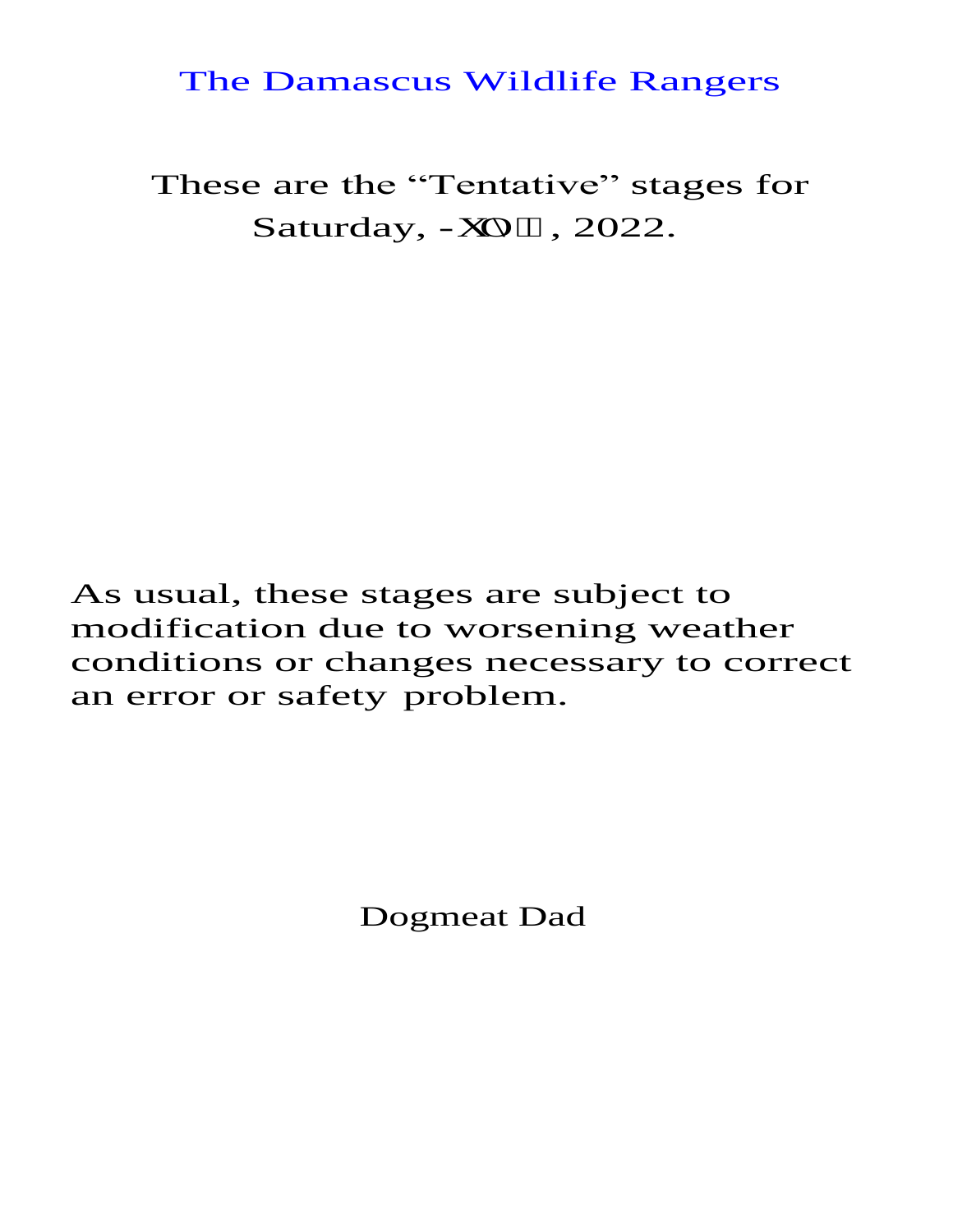# **The Man From Down Under!**





**Rifle** is loaded with 10 rounds; hammer down on empty chamber staged on the rest at Positon 1. Pistols are holstered with 5 rounds each, hammers down on empty chambers. **Shotgun** is staged open and empty on the rest at Position 1.

**Shooter starts standing at Position 1,** both hands extended, palms up, pointing at targets.

**When ready**, (In your best Australian Accent) shooter says *"That's Not A Boomerang!"*

**At the buzzer, Draw your Pistol(s),** and with your first 5 pistol rounds, sweep the 5 targets from left to right and with your second 5 pistol rounds, sweep the targets from right to left. Note that this will double tap the right target. Holster your pistols.

**Grab your Rifle,** and with your first 5 rifle rounds, sweep the 5 targets from left to right and with your second 5 rifle rounds, sweep the targets from right to left. Note that this will double tap the right target. Make the rifle safe on the rest.

**Grab your Shotgun,** and take down the 4 knockdown targets in any order, make-ups in any order. Make the shotgun safe on the rest.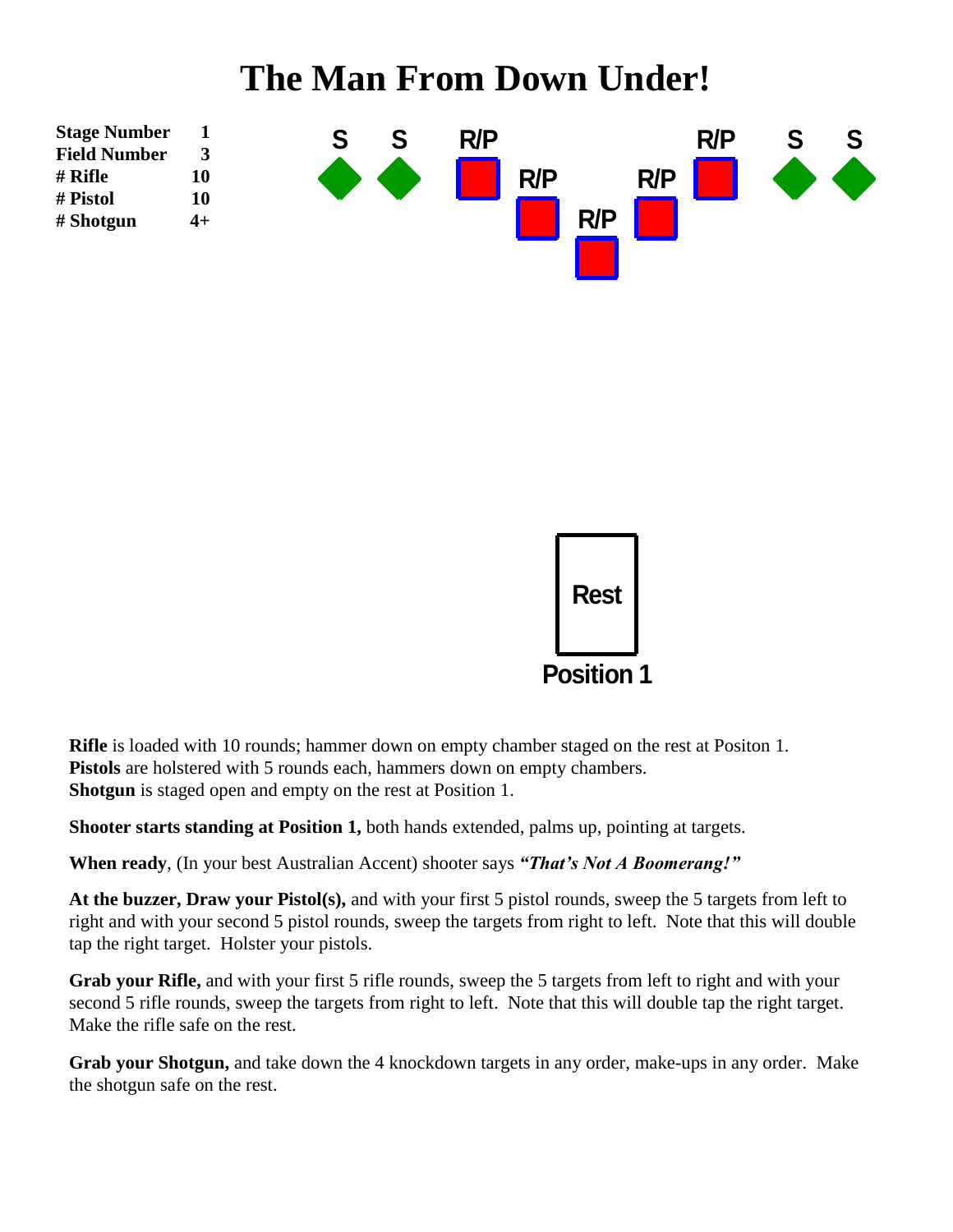## **I'll Shoot You Three Last!**





**Rifle** is loaded with 10 rounds and staged on the rest at Position 1. Pistols are holstered with 5 rounds each, hammers down on empty chambers. **Shotgun** is staged open and empty on the rest at Position 1.

**Shooter starts standing at Position 1,** both hands touching shotgun, which must remain lying flat on the rest.

**When ready**, shooter says *"I'll Shoot You Three Last!"*

**At the buzzer**, **Grab your Shotgun,** and take down the 4 knockdown targets in any order, make-ups in any order. Make the shotgun safe on the rest**.**

**Grab your Rifle,** and put 5 rounds on each of the two outside targets in any order. Make the rifle safe on the rest.

**Draw your Pistol(s),** and place 3 rounds on each of the inner targets and 4 rounds on the middle target, in any order. Holster your pistols.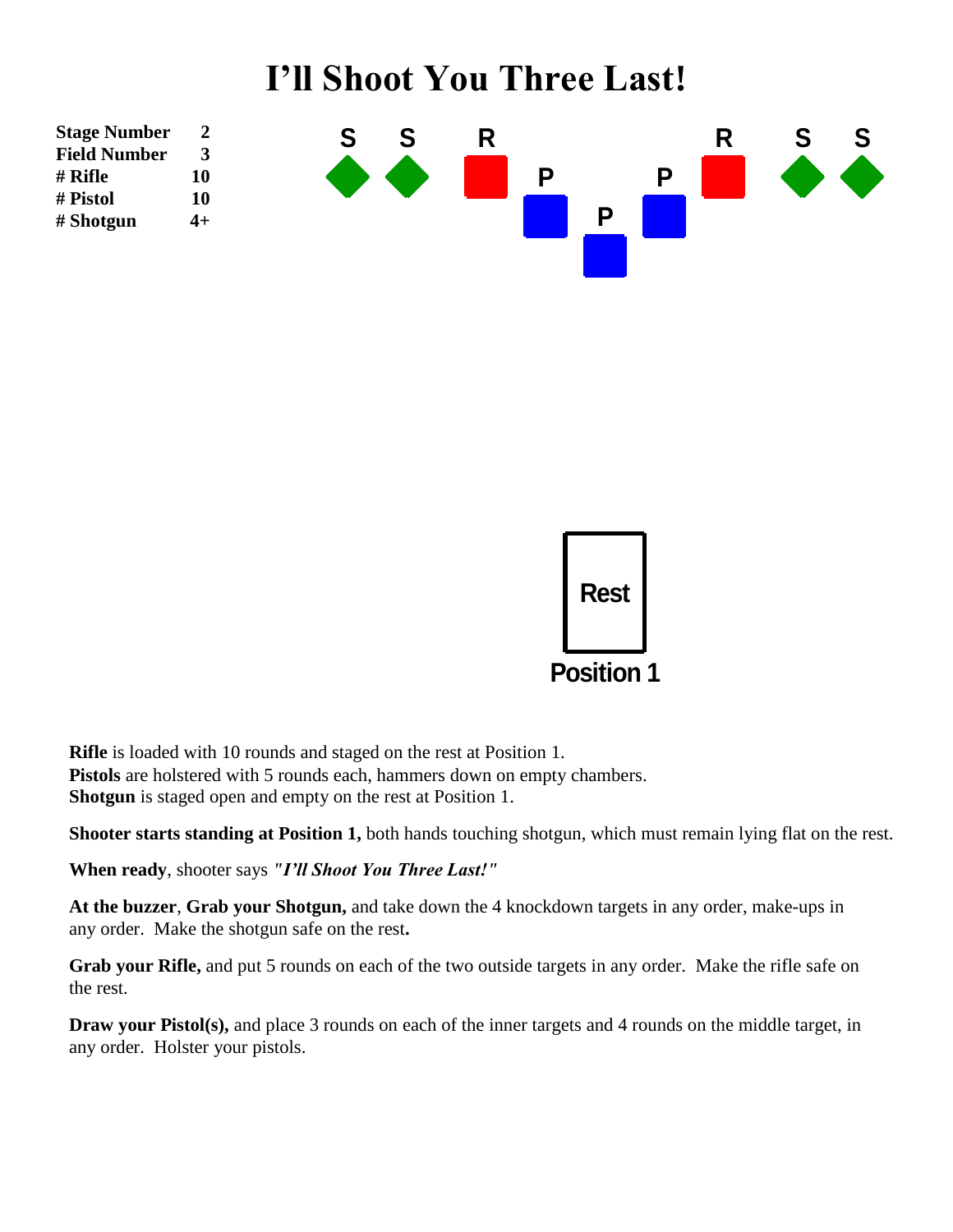

**Rifle** is loaded with 10 rounds and staged on the rest at Position 2. **Pistols** are holstered with 5 rounds each, hammers down on empty chambers. **Shotgun** is held in both hands, open and empty, at either Position 1.

#### **Gun Order is Shotgun, Rifle/Pistol or Pistol/Rifle, then Shotgun.**

**Shooter starts standing at Position 1**, holding the shotgun in both hands, open and empty.

**When ready**, shooter says *"I've Got Two For Each Of You!"*

**At the buzzer, with the Shotgun,** take down the 2 knockdown targets in any order, make-ups in any order. The shotgun rounds must pass on the outside of the post. Makeups may be made in any order, but must be made from this position.

**Move to Position 2** and make the shotgun safe on the rest**.**

**From Position 2 and using the Rifle and both Pistols:** Engage the four targets with a Continuous, Double Tap, Nevada Sweep for 20 Rounds, starting on either end. Make the rifle safe on the rest and holster your pistols.

**Grab your shotgun, Move to Position 3,** past the post, and take down the two shotgun targets in front of you. The shotgun rounds must pass on the outside of the post. Makeups may be made in any order.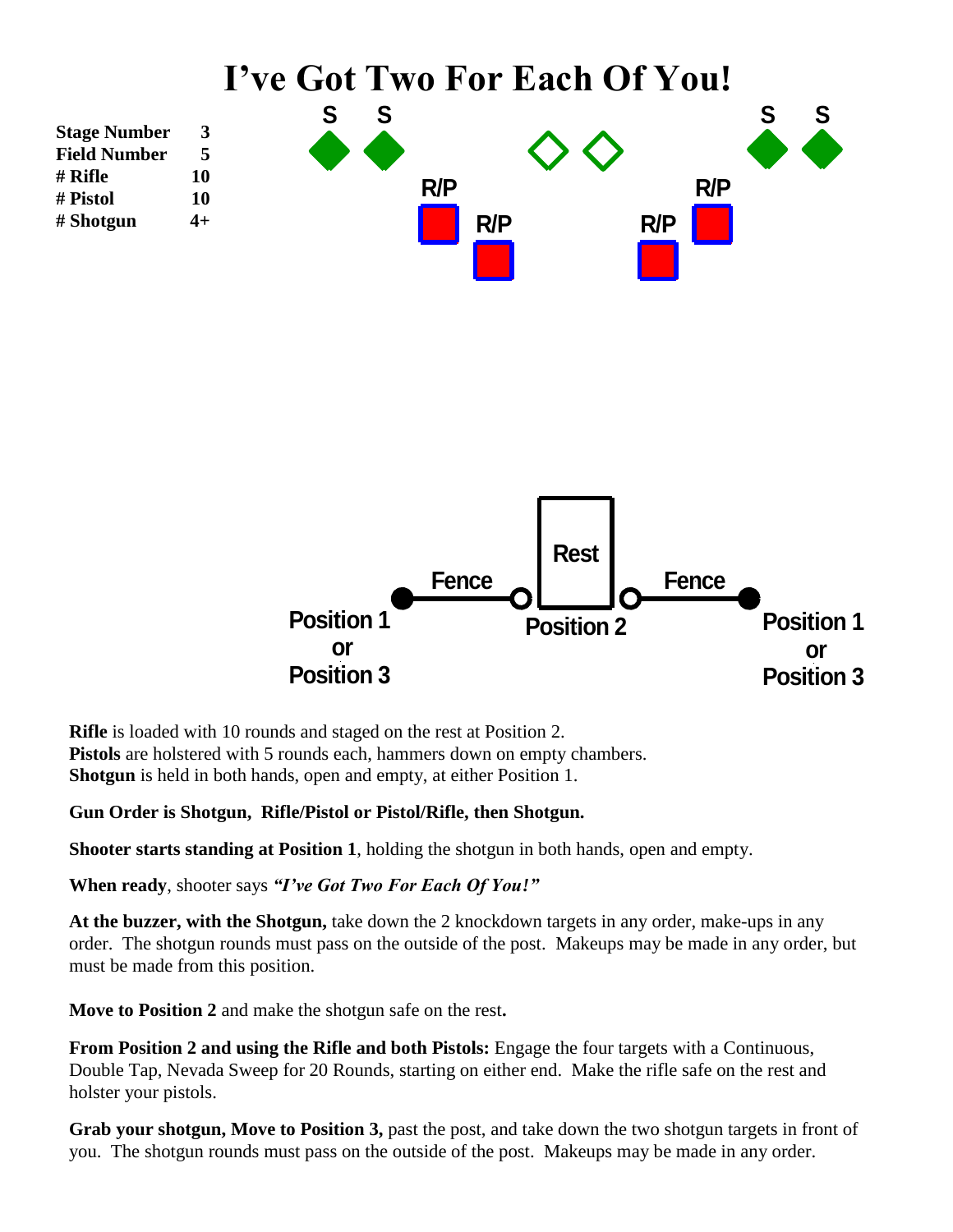

**Rifle** is loaded with 10 rounds staged on the rest at either Position 1. Pistols are holstered with 5 rounds each, hammers down on empty chambers. **Shotgun** is staged open and empty on the rest at Position 1.

**Shooter starts standing at Position 1**, both hands on Pistol Grips or both hands touching Rifle, which must remain lying flat on the rest.

**When ready**, shooter says *"I've Got Five For Each Of You!"*

**Shooter's Choice of gun order, Rifle/Pistol or Pistol/Rifle, shotgun must be last. At the buzzer…**

With Rifle: Starting on either end, shoot a Progressive Sweep with 1 round on the first target, 2 rounds on the second target, 3 rounds on the third target, and finish with 4 rounds on the fourth target. Make the rifle safe on the rest at Position 1. *Note: Rifle & Pistol sequences must start on Opposite Ends.*

**With Pistols:** Starting on either end, shoot a Progressive Sweep with 1 round on the first target, 2 rounds on the second target, 3 rounds on the third target, and finish with 4 rounds on the fourth target. Holster your pistols. *Note: Rifle & Pistol sequences must start on Opposite Ends.*

**Grab your shotgun,** and take down the 2 knockdown targets in the center. Taking your shotgun with you **Move to either Position 2**, past the post, and take down the two shotgun targets in front of you. The shotgun rounds must pass on the outside of the post. Makeups must be made from the position where the targets were initially engaged.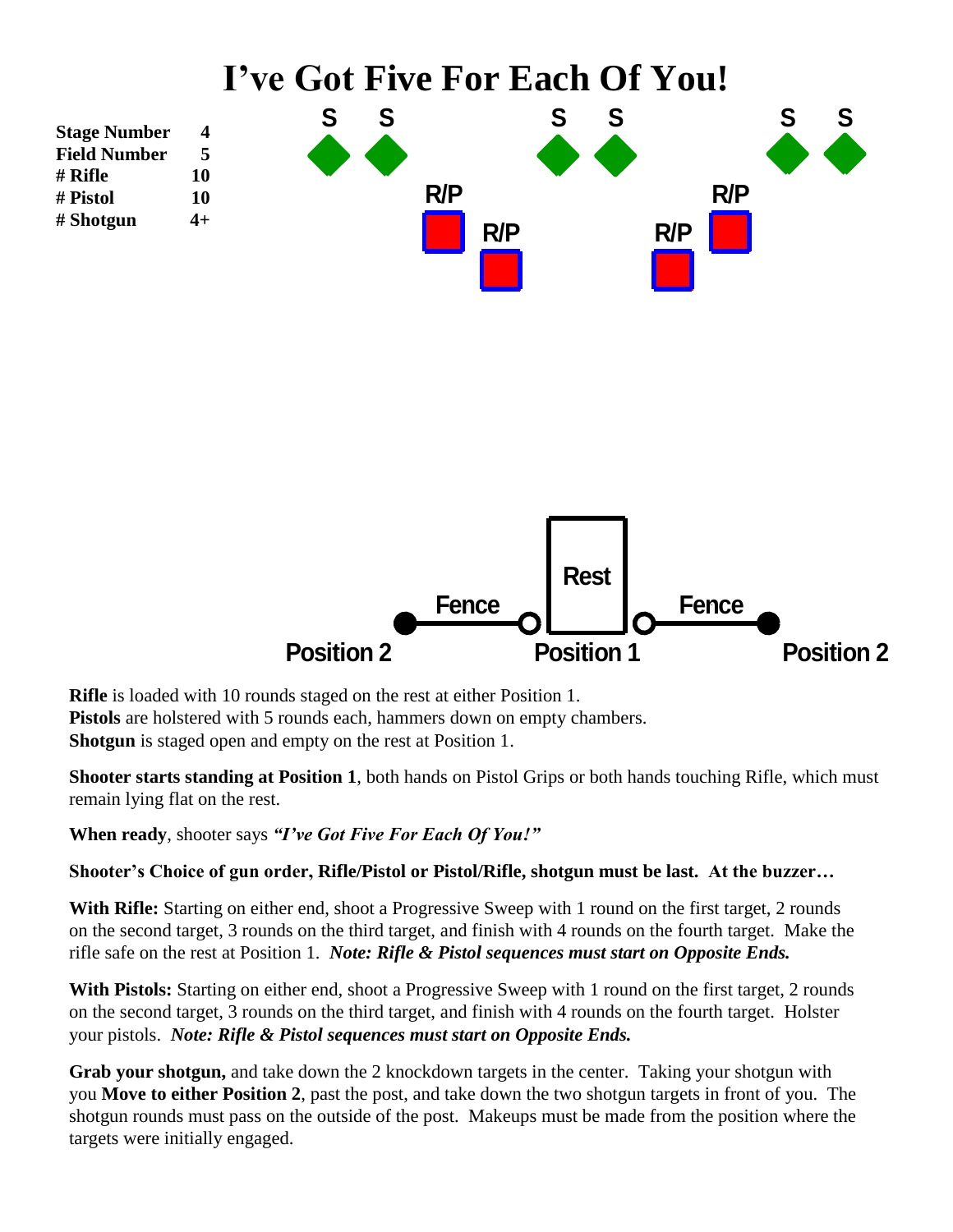### **You Don't Wanna Be Here!**



**Rifle** is loaded with 10 rounds, to be held in both hands at Position 1. **Pistols** are holstered with 5 rounds each, hammers down on empty chambers. **Shotgun** is staged open and empty on the rest at Position 1.

**Shooter starts standing at Position 1**, holding rifle shouldered and aiming at the first target.

**When ready**, shooter says *"You Don't Wanna Be Here!"*

**At the buzzer,** put 3 rounds on either upper target and 2 rounds on the other upper target, then put 3 rounds on either bottom target and finish with 2 rounds on the other bottom target. Make the rifle safe at Position 1.

**Grab your Shotgun, Move to Position 2**, and take down the 4 shotgun targets in any order, makeups in any order.

**Move to Position 3** and make the shotgun safe on the rest at Position 3.

**At Position 3, Draw your Pistol(s),** and put 3 rounds on either target and 2 rounds on the other target.

**Move to Position 4,** and put 3 rounds on either target and 2 rounds on the other target. Holster your pistols.